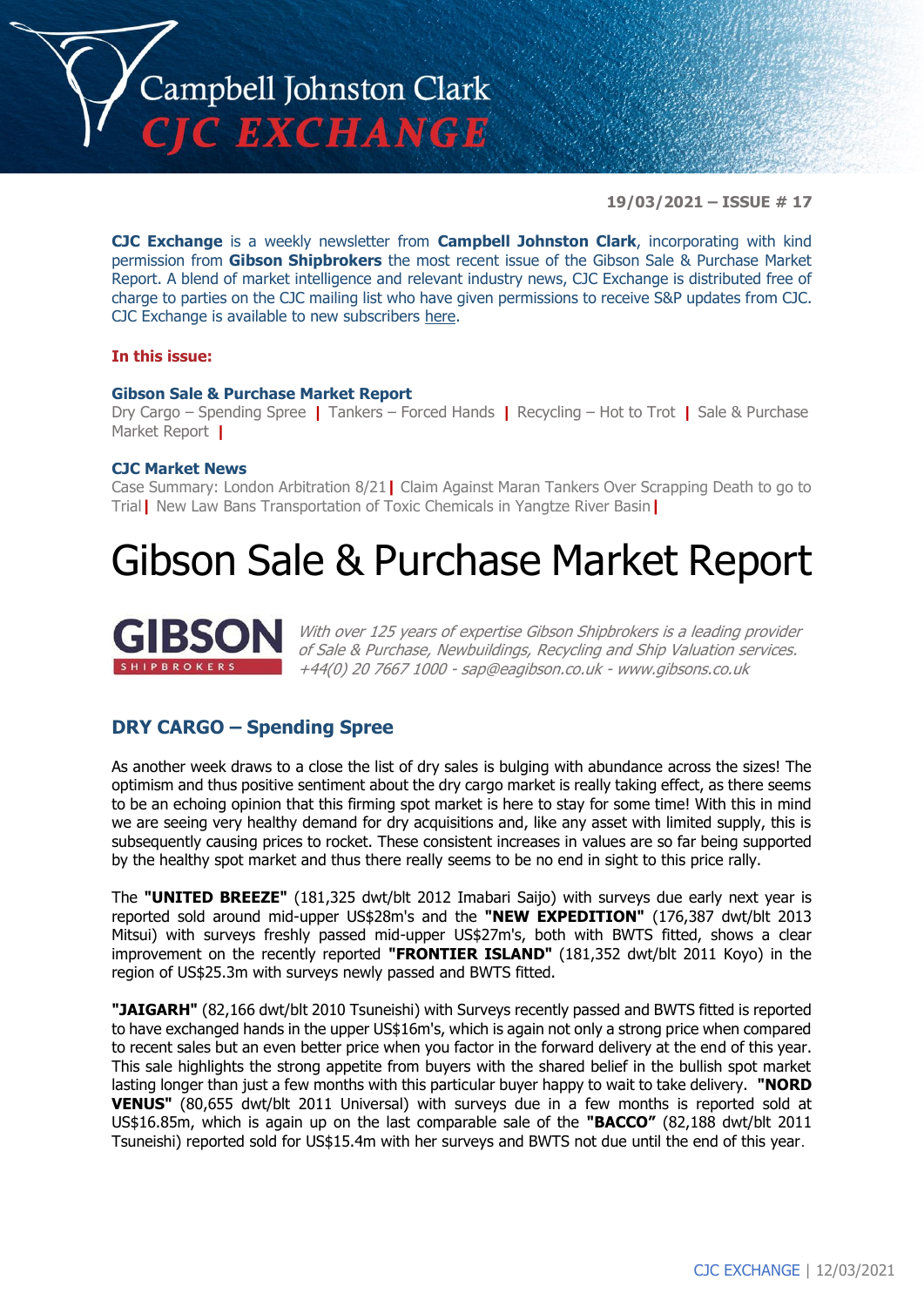

### **TANKERS – Forced Hands**

With little to rejoice about in the tanker spot market there is a perhaps unsurprising scarcity of transactions to note this week, with the on-going Xihe Holdings sell-off dominating the sales tally; first of which being another Chinese VLCC namely "**QI LIAN SAN"** (318,348 dwt/blt 2012 SWS) reportedly sold to Dynacom for US\$44m. The price looks respectable given that year older SWS built sisters "**KUN LUN SAN"** and "**WU TAI SAN"** achieved US\$35m and year younger **"JING GANG SAN"** (318,448 dwt/blt 2013 Jiangnan Changxing) achieved US\$45.25m back in November. Of course judicial sales are always largely unpredictable, but there is a general sense of values having bottomed out recently and newbuilding prices rapidly edging up means buyers may need to dig deeper in their pockets for good tonnage for forward post Covid positioning if able to look beyond present stagnation. While unclear on details, market chatter suggests the teenage "**GENE"** (299,999 dwt/blt 2003 Hyundai Samho) may be committed in excess of US\$24m towards US\$25m, which if confirmed may attest to resilience in the vintage arena as well.

In the products sector the Xihe Holding owned "**OCEAN MERCURY"** (50,353 dwt/blt 2008 SLS) has now reportedly gone to undisclosed interests for US\$10.9m. Listed as having both Dry-Docking and Special Survey not due until August 2023 the price is very underwhelming against the most recent pump-room sale of year older "**FSL OSAKA"** (45,998 dwt/blt 2007 Shin Kurushima) at US\$11.2m with SS+DD due August 2022. However, as aforementioned judicial sales can often run counter to expectation.

### **RECYCLING – Hot to Trot**

With precious few candidates up for grabs the demo market is hotting up again as cash buyers step up their game in the hope of securing some much-needed tonnage. Sporadic sales are being reported but there is not nearly enough tonnage on the market to satisfy the growing appetite of the numerous cash buyers and their end users. That said, it appears VLCC tonnage is, however, doing the rounds with two such vessels now under negotiation. Some impressive numbers have been tabled with levels in the mid US\$480's already on offer. Getting close to or even passing the US\$500 barrier is unlikely, but sellers will no doubt try their best to achieve this. Delivery range for the buyers will be options throughout the Sub-Cont and they will be delivered 'gas free for hot works', which will help attract interest. The kind of fixing levels which once concluded will equate to something in the low US\$20m's and will surely spark the interest of other owners of large Tanker tonnage. Although India is improving, they're still unable to compete for market tonnage, therefore it will be both Pakistan and Bangladesh who will be fighting it out, but it's too soon to call who is likely to bag these VLCCs, and with a tight supply of any kind of tonnage it will be interesting to see how these two units play out and what numbers are achieved. Meanwhile there seems to be some stability emanating from Turkey where some recent Green Recycling sales are now being reported/arriving. Although not prolific, there is tonnage keeping the majority of the ship recyclers in Aliaga busy.

### **Gibson Sale & Purchase Market Report S&P SALES**

| <b>Vessel Name</b>      | <b>DWT</b> | <b>Built</b>   | Yard                   | <b>Buyers</b>               | <b>Price</b><br>(\$/m) | <b>Notes</b>                                       |
|-------------------------|------------|----------------|------------------------|-----------------------------|------------------------|----------------------------------------------------|
|                         |            | <b>BULKERS</b> |                        |                             |                        |                                                    |
| <b>BULK SWITZERLAND</b> | 181,709    | 2010           | Imabari Saijo<br>(JPN) | Sea Energy                  | 26.25                  | SS psd 12/20.<br><b>BWTS + Scrubber</b><br>fitted. |
| <b>XIN TAI HAI</b>      | 180,346    | 2011           | Dalian No. 2<br>(CHN)  | <b>Berge Bulk</b>           | 21                     | $SS + BWTS$ due<br>5/21.                           |
| <b>UNITED BREEZE</b>    | 181,325    | 2012           | Imabari Saijo<br>(JPN) | <b>Undisclosed</b><br>buyer | 29                     | SS due 1/22.<br><b>BWTS</b> fitted.                |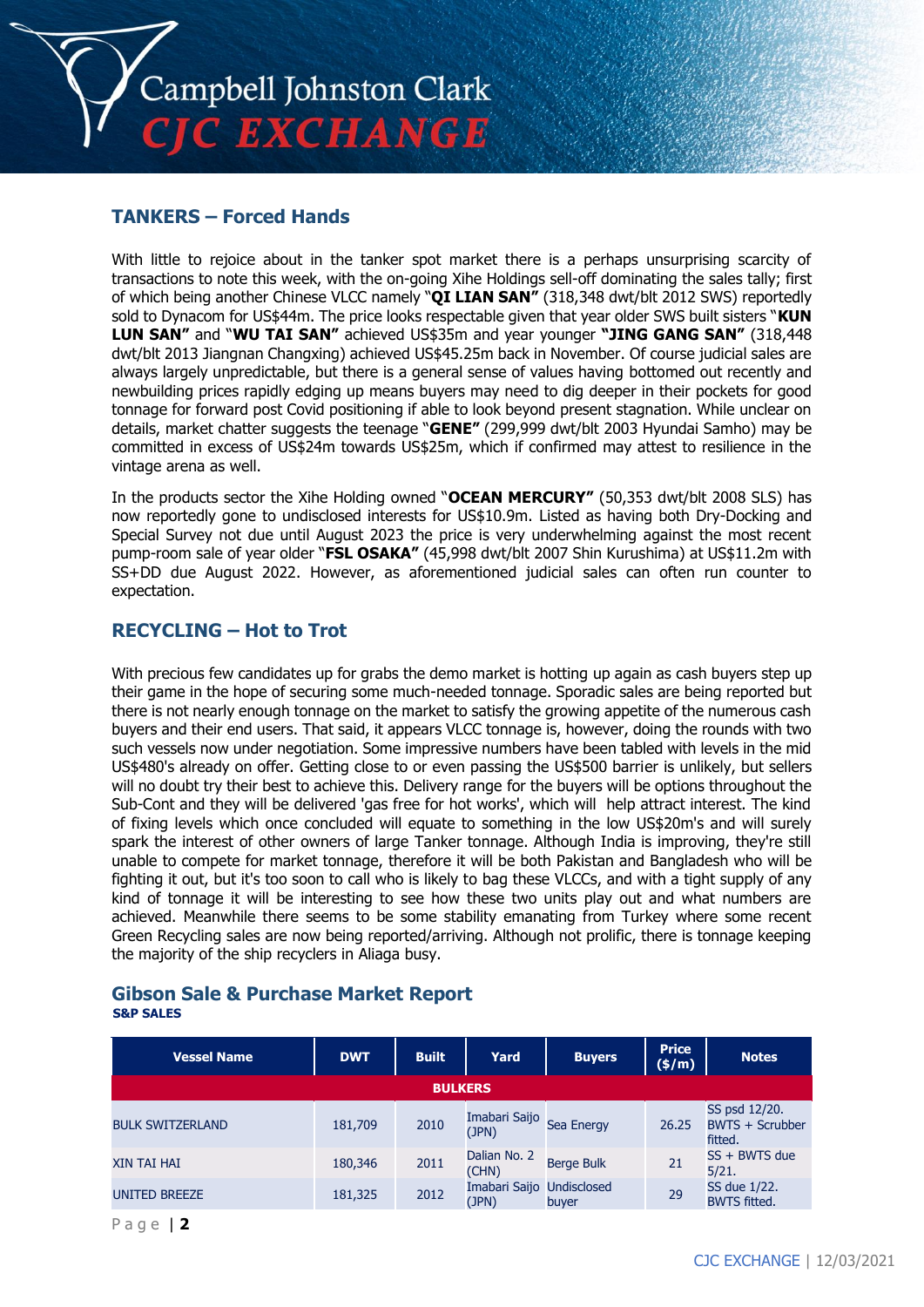Campbell Johnston Clark<br>CJC EXCHANGE

| <b>NEW EXPEDITION</b>                       | 176,387 | 2013      | Mitsui (JPN)                              | <b>Berge Bulk</b>                    | 27.75               | DD psd 12/20.<br><b>BWTS fitted.</b>                                       |
|---------------------------------------------|---------|-----------|-------------------------------------------|--------------------------------------|---------------------|----------------------------------------------------------------------------|
| <b>CAPE ARIA</b>                            | 176,346 | 2005      | <b>Universal</b><br>(JPN)                 | <b>Undisclosed</b><br>buyer          | 16.8                | SS psd 1/21.<br><b>BWTS fitted. Dely</b><br>$6 - 7/21.$                    |
| CHENGXI CX0831 + CX0832 +<br>CX0833+ CX0834 | 85,000  | all 2022  | Chengxi<br>(CHN)                          | <b>Yasa Shipping</b>                 | 28.5 each Tier III. |                                                                            |
| <b>JAIGARH</b>                              | 82,166  | 2010      | <b>Tsuneishi</b><br>(JPN)                 | <b>Undisclosed</b><br>buyer          | 16.9                | SS psd 9/20.<br><b>BWTS fitted.</b><br>Delivery 10-12/21.                  |
| <b>PEAK PROTEUS</b>                         | 82,158  | 2013      | <b>Tsuneishi</b><br>(JPN)                 | Undisclosed<br>buyer                 | 19.5                |                                                                            |
| YANGZE 16                                   | 82,013  | 2019      | <b>Jiangsu</b><br>Newyangzi<br>(CHN)      | <b>Thenamaris</b>                    | 26.5                | <b>BWTS fitted.</b>                                                        |
| UWS $2 +$ UWS 3                             | 82,000  | both 2020 | Yangzijiang<br>(CHN)                      | <b>Undisclosed</b><br>buyer          |                     | 27.4 each Dely end 2021.                                                   |
| <b>SUPER GRACE</b>                          | 81,629  | 2011      | Guangzhou<br>Longxue<br>(CHN)             | Chinese buyer                        | 14.9                | SS+BWTS due<br>12/21.                                                      |
| <b>NORD VENUS</b>                           | 80,655  | 2011      | <b>Universal</b><br>(JPN)                 | <b>Castor Maritime</b>               | 16.85               | SS due 6/21.                                                               |
| <b>WANISA</b>                               | 79,401  | 2012      | Jiangsu<br>Eastern<br>(CHN)               | Chinese buyer                        | 13.65               | SS+BWTS due<br>11/21.                                                      |
| <b>KING PEACE</b>                           | 79,024  | 2011      | Nanjing<br>Wujiazui<br>(CHN)              | Greek buyer                          | 10.95               | SS due 6/21.<br><b>BWTS fitted incl</b><br>t/c till 8/21 at \$<br>8,600 pd |
| <b>JASMINE A</b>                            | 76,596  | 2006      | Imabari (JPN)                             | <b>Undisclosed</b><br>buyer          | 11.2                | SS+BWTS due<br>6/21.                                                       |
| <b>GRACE ONE</b>                            | 75,563  | 2001      | <b>Sanoyas</b><br>(JPN)                   | Chinese buyer                        | 6.3                 | SS+BWTS due<br>3/21.                                                       |
| <b>OCEAN EMPEROR</b>                        | 74,002  | 1998      | Hashihama<br>(JPN)                        | Chinese buyer                        | 4.4                 | DD due 6/21. No<br>BWTS.                                                   |
| <b>NAIAS</b>                                | 73,664  | 2006      | Jiangnan<br>(CHN)                         | <b>Undisclosed</b><br>buyer          | 11.25               | SS due 6/21. Dely<br>w/in 30/7.                                            |
| <b>DIMITRIS L</b>                           | 73,150  | 2001      | Jiangnan<br>(CHN)                         | Chinese buyer                        | 7.1                 | SS due 7/21. No<br>BWTS.                                                   |
| <b>SERENA R</b>                             | 63,473  | 2016      | Yangfan<br>(CHN)                          | Undisclosed<br>buyer                 | 19.5                | <b>BWTS fitted. SS</b><br>due 7/21.                                        |
| <b>TOKYO BULKER</b>                         | 61,439  | 2012      | Iwagi (JPN)                               | Chinese buyer                        | 14.5                | SS due 1/22.                                                               |
| <b>BASIC PORTLAND</b>                       | 60,513  | 2016      | <b>Sanoyas</b><br>(JPN)                   | <b>Undisclosed</b><br>buyer          | 21.5                | <b>BWTS fitted. SS</b><br>due 9/21.                                        |
| <b>GLOBAL VENUS</b>                         | 58,635  | 2013      | Kawasaki<br>(JPN)                         | <b>Undisclosed</b><br>buyer          | 16.5                | SS psd 6/20.<br><b>BWTS fitted.</b>                                        |
| <b>KOUYOU</b>                               | 58,595  | 2013      | Kawasaki<br>(JPN)                         | <b>Undisclosed</b><br>buyer          | 15.5                | SS due 4/21.                                                               |
| <b>RHL VARESIA</b>                          | 56,738  | 2011      | <b>Taizhou</b><br>Kouan (CHN)             | Chinese buyer                        | 10.1                | SS due 5/21. No<br>BWTS.                                                   |
| SUMMERTIME DREAM                            | 56,104  | 2014      | Oshima Zosen Sea World<br>(JPN)           | Management                           | 15.5                | <b>BWTS fitted.</b>                                                        |
| <b>AMBER BEVERLEY</b>                       | 53,177  | 2011      | Chengxi<br>(CHN)                          | <b>Undisclosed</b><br>buyer          | xs 11               | SS psd 3/21.<br><b>BWTS fitted.</b>                                        |
| SHEN YU 89                                  | 52,364  | 2003      | Tsuneishi<br>Cebu (PHI)                   | Wanjiang<br><b>Financial Leasing</b> | 7.66                | Basis 5 yrs TC<br>back.                                                    |
| <b>OCEAN HONESTY</b>                        | 38,276  | 2013      | Shimanami<br>(JPN)                        | <b>Pacific Basin</b>                 | 14.2                | SS due 7/21.                                                               |
| <b>BASIC PIONEER</b>                        | 37,196  | 2011      | Saiki (JPN)                               | <b>Undisclosed</b><br>buyer          | 12.5                | SS due 12/21.                                                              |
| <b>LONE STAR</b>                            | 35,866  | 2012      | <b>Nantong</b><br><b>Jinghua</b><br>(CHN) | <b>Undisclosed</b><br>buyer          | 10.6                |                                                                            |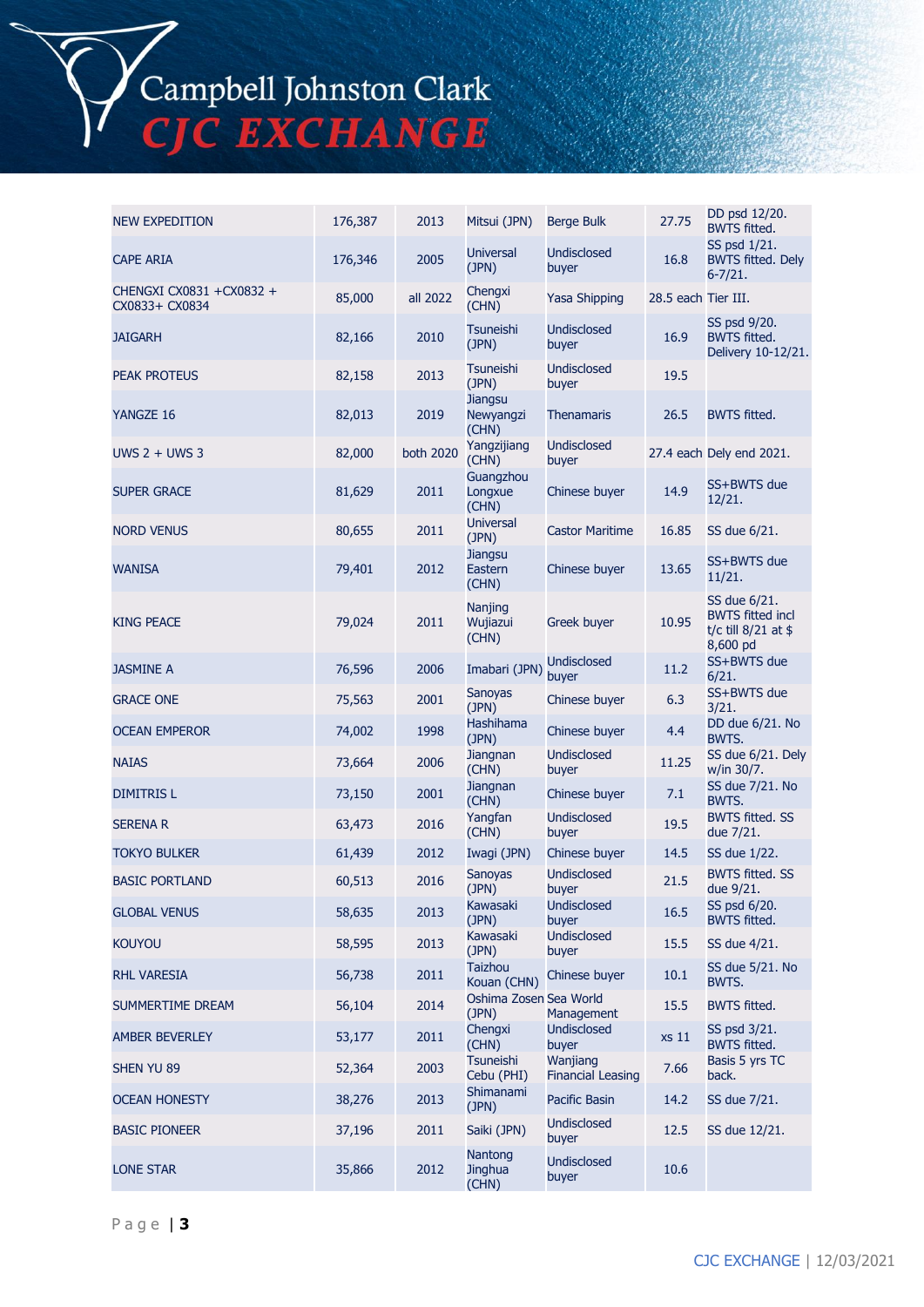# Campbell Johnston Clark<br>CJC EXCHANGE

| <b>ATLANTIC CLOVER</b> | 33,761  | 2011           | <b>Shin</b><br>Kurushima<br>(JPN)        | European buyer                 | 12               | SS psd 11/20.<br><b>BWTS fitted.</b>                           |
|------------------------|---------|----------------|------------------------------------------|--------------------------------|------------------|----------------------------------------------------------------|
| <b>LOWLANDS BRABO</b>  | 32,280  | 2010           | Kanda (JPN)                              | <b>Greek buyer</b>             | 10.4             | Open hatch. DD<br>psd 12/20.                                   |
| <b>AZUL</b>            | 30,587  | 2007           | Cochin (IND)                             | <b>Undisclosed</b><br>buyer    | mid 7            | SS psd 3/21.<br><b>BWTS fitted. Open</b><br>hatch.             |
| <b>HTK SUNRISE</b>     | 29,828  | 2006           | Shikoku (JPN) Greek buyer                |                                | 7.35             | DD psd 10/20.                                                  |
|                        |         | <b>TANKERS</b> |                                          |                                |                  |                                                                |
| <b>OI LIAN SAN</b>     | 318,348 | 2012           | SWS (CHN)                                | Dynacom                        | 44               | SS due 1/22. Xihe<br>forced sale.                              |
| <b>OCEAN MERCURY</b>   | 50,353  | 2008           | SLS (KRS)                                | <b>Undisclosed</b><br>buyer    | 10.9             | Pump-room. Xihe<br>forced sale.                                |
| <b>STENA CONCERT</b>   | 47,136  | 2004           | Uljanik (CRT)                            | <b>Middle Eastern</b><br>buyer | xs 10            | IMO II/III.<br>Deepwell.<br><b>BWTS+Scrubber</b><br>fitted.    |
|                        |         |                | <b>CONTAINERS / RO-RO / REEFER / PCC</b> |                                |                  |                                                                |
| <b>CPO NORFOLK</b>     | 51,727  | 2009           | Hyundai<br>Ulsan (KRS)                   | Costamare<br>Shipping          | reg 27           | 4255<br>TEU.Gearless.                                          |
| CO KOBE                | 50,681  | 2008           | Samsung<br>(KRS)                         | Undisclosed<br>buyer           |                  | 4253<br><b>TEU.Gearless. SS</b><br>due 10/21.                  |
| NORDVIOLET + NORDLILY  | 23,800  | 2015+2016      | Zhejiang<br>Ouhua (CHN)                  | <b>TS Lines</b>                |                  | 1700 TEU.<br>18.9+19.6 Gearless. SS psd<br>$11/20 +$ due 5/21. |
| <b>CHARLIE</b>         | 23,051  | 2002           | Szczecinska<br>(POL)                     | <b>MSC</b>                     | 6                | 1728 TEU.<br>Geared. Sold in<br>February.                      |
| <b>VERONICA B</b>      | 14,292  | 2011           | <b>Nanjing</b><br>Wujiazui<br>(CHN)      | <b>Undisclosed</b><br>buyer    | <b>Euro 8.25</b> | 1085 TEU.<br>Gearless.<br>SS+BWTS due<br>4/21.                 |
| <b>CSCL NAGOYA</b>     | 12,562  | 2008           | Nanjing<br>Wujiazui<br>(CHN)             | <b>Far Eastern</b><br>buyer    | high 5           | 908 TEU.<br>Gearless. DD due<br>10/21.                         |

#### **NEWBUILDING ORDERS**

| <b>Ordering Client</b>                  | Vessel Type Size / No. | of units                  | <b>Shipyard</b><br>(Country)             | <b>Delivery</b> | <b>Price</b><br>(\$m) | <b>Notes</b>                         |
|-----------------------------------------|------------------------|---------------------------|------------------------------------------|-----------------|-----------------------|--------------------------------------|
|                                         |                        | <b>BULK CARRIERS</b>      |                                          |                 |                       |                                      |
| Santoku Senpaku                         | Newcastlemax           | 210,000<br>$dwt \times 2$ | SWS (CHN)                                | 2022            | 52                    | Yard resales.                        |
| Anglo American                          | Capesize               | 187,000<br>$dwt \times 2$ | SWS (CHN)                                | 2023            |                       | LNG dual fuel.                       |
| Hunan Shunda International<br>Logistics | <b>Ultramax</b>        | 59,900 dwt<br>x 1         | New Dayang<br>(CHN)                      | 2023            |                       | Domestic sea/river<br>trade.         |
| Shanghai Changjiang                     | <b>Ultramax</b>        | 59,000 dwt<br>x 1         | <b>CM Jinling</b><br>(CHN)               | 2023            | 24.6                  | Domestic sea/river<br>trade.         |
|                                         |                        | <b>TANKERS</b>            |                                          |                 |                       |                                      |
| <b>Tomasos Brothers</b>                 | <b>MR</b>              | 50,000 dwt<br>x 1+1       | <b>Hyundai</b><br>Vinashin<br>(VIET)     | 2022            |                       |                                      |
| Xing Tong Shipping                      | <b>Chemicals</b>       | 7,990 dwt x CM Jinling    | (CHN)                                    | 2022            |                       |                                      |
|                                         |                        |                           | <b>CONTAINERS / RO-RO / REEFER / PCC</b> |                 |                       |                                      |
| Cido Shipping                           | Containership          | 15,900 TEU<br>x 2+2       | Hyundai<br>Heavy (KRS)                   | 2022-2023       | xs 126                | Scrubber. Against<br>long TC to MSC. |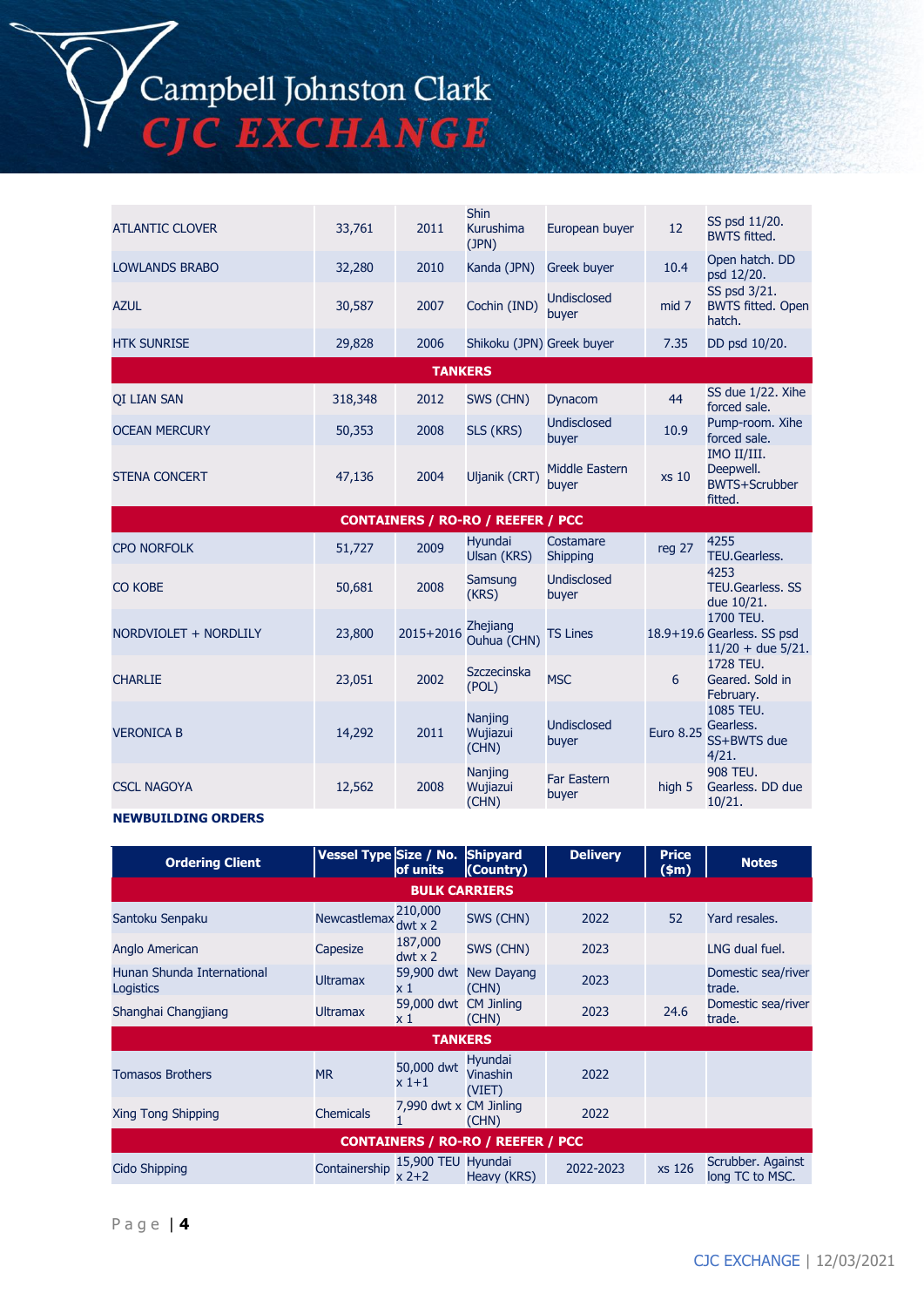## Campbell Johnston Clark<br>CJC EXCHANGE

| Chartworld Shipping       | Containership $\frac{13,000}{4}$ TEU New Times |                                      | (CHN)       | 2023      | 105     |                                                          |
|---------------------------|------------------------------------------------|--------------------------------------|-------------|-----------|---------|----------------------------------------------------------|
|                           |                                                | <b>GAS</b>                           |             |           |         |                                                          |
| Eneos Ocean               | VLGC                                           | 91,000 cbm Hyundai<br>x <sub>2</sub> | Heavy (KRS) | 2022-2023 | est. 80 | Against TC to<br>Total (5 yrs) and<br>BGN Int'l (3 yrs). |
| Zodiac Maritime           | <b>VLGC</b>                                    | 91,000 cbm Daewoo<br>x 3             | (KRS)       | 2023      | 78      | LPG dual fuel.                                           |
| <b>Equator Fund</b>       | <b>LNG</b>                                     | 45,000 cbm CM Jinling<br>x 1         | (CHN)       | 2023      |         | LNT A-Box cargo<br>containment<br>system.                |
| Zhuhai Wang Tong Shipping | <b>LPG</b>                                     | 4,225 cbm x CM Jinling               | (CHN)       | 2022      |         |                                                          |

**Recycling Activity**

| <b>Vessel Name</b>   | <b>BUILT</b>  | <b>DWT</b>               | <b>LWT</b> | <b>Delivery</b>   | <b>Price</b><br>$(*)$ lwt $)$ | <b>Notes</b>                           |
|----------------------|---------------|--------------------------|------------|-------------------|-------------------------------|----------------------------------------|
|                      |               | <b>FPSO</b>              |            |                   |                               |                                        |
| <b>BERGE HELENE</b>  | 1976 / France | 274,333                  | 39,796     | as-is Singapore   |                               | <b>HKC Green</b><br>Recycling in india |
|                      |               | <b>AFRAMAX</b>           |            |                   |                               |                                        |
| <b>NABIIN</b>        | 2002 / Japan  | 106,361                  | 16,501     | Sub Cont options  | 475                           |                                        |
|                      |               | <b>CHEMICAL TANKER</b>   |            |                   |                               |                                        |
| <b>HARI SAGAR</b>    | 1983 / Japan  | 7,335                    | 2,401      | <b>Bangladesh</b> |                               | old sale                               |
|                      |               | <b>GENERAL DRY CARGO</b> |            |                   |                               |                                        |
| <b>STAR GRIP</b>     | 1986 / Japan  | 43,712                   | 8,100      | <b>Turkey</b>     |                               | old sale                               |
| <b>ENIGMA</b>        | 1997 / Russia | 4,618                    | 3,232      | <b>Turkey</b>     |                               | old sale                               |
|                      |               | <b>BULK CARRIER</b>      |            |                   |                               |                                        |
| <b>ABM DISCOVERY</b> | 1992 / Japan  | 39,110                   | 6,918      | Pakistan          |                               | old sale                               |
|                      |               | <b>CONTAINER</b>         |            |                   |                               |                                        |
| <b>DOLE HONDURAS</b> | 1991 / Italy  | 16,337                   | 8,291      | India             | 471                           | <b>HKC</b> Green<br><b>Recycling</b>   |

**Recycling Prices (US\$/LWT)**

|                                | <b>Bangladesh Pakistan</b> |         | <b>India</b> | <b>Turkey</b> |
|--------------------------------|----------------------------|---------|--------------|---------------|
| Tank/Cont/Ro-Ro/Capes/LPG/PCC  | 475/485                    | 470/480 | 455/470      | 260/270       |
| Dry Cargo/Bulk/Tween/Gen Cargo | 465/475                    | 460/470 | 445/455      | 250/260       |

**Newbuild and Second Hand Values** (\$ million)

|                 |              | Newbuild 5 Year Old 10 Year Old |      |
|-----------------|--------------|---------------------------------|------|
| <b>Tankers</b>  |              |                                 |      |
| <b>VLCC</b>     | 90 (scr)     | 67                              | 46   |
| <b>SUEZMAX</b>  | 59.5         | 45                              | 30   |
| <b>AFRAMAX</b>  | 49           | 34.5                            | 22   |
| <b>MR</b>       | 35           | 27                              | 18   |
| <b>Bulkers</b>  |              |                                 |      |
| <b>CAPESIZE</b> | $51^{\circ}$ | 33                              | 26.5 |

| <b>Indices</b>                |                        |
|-------------------------------|------------------------|
|                               | C.O.B<br><b>Friday</b> |
| <b>BDI</b>                    | 2281                   |
| \$/Yen                        | 108.99                 |
| <b>VLCC</b><br><b>AG/East</b> | 29                     |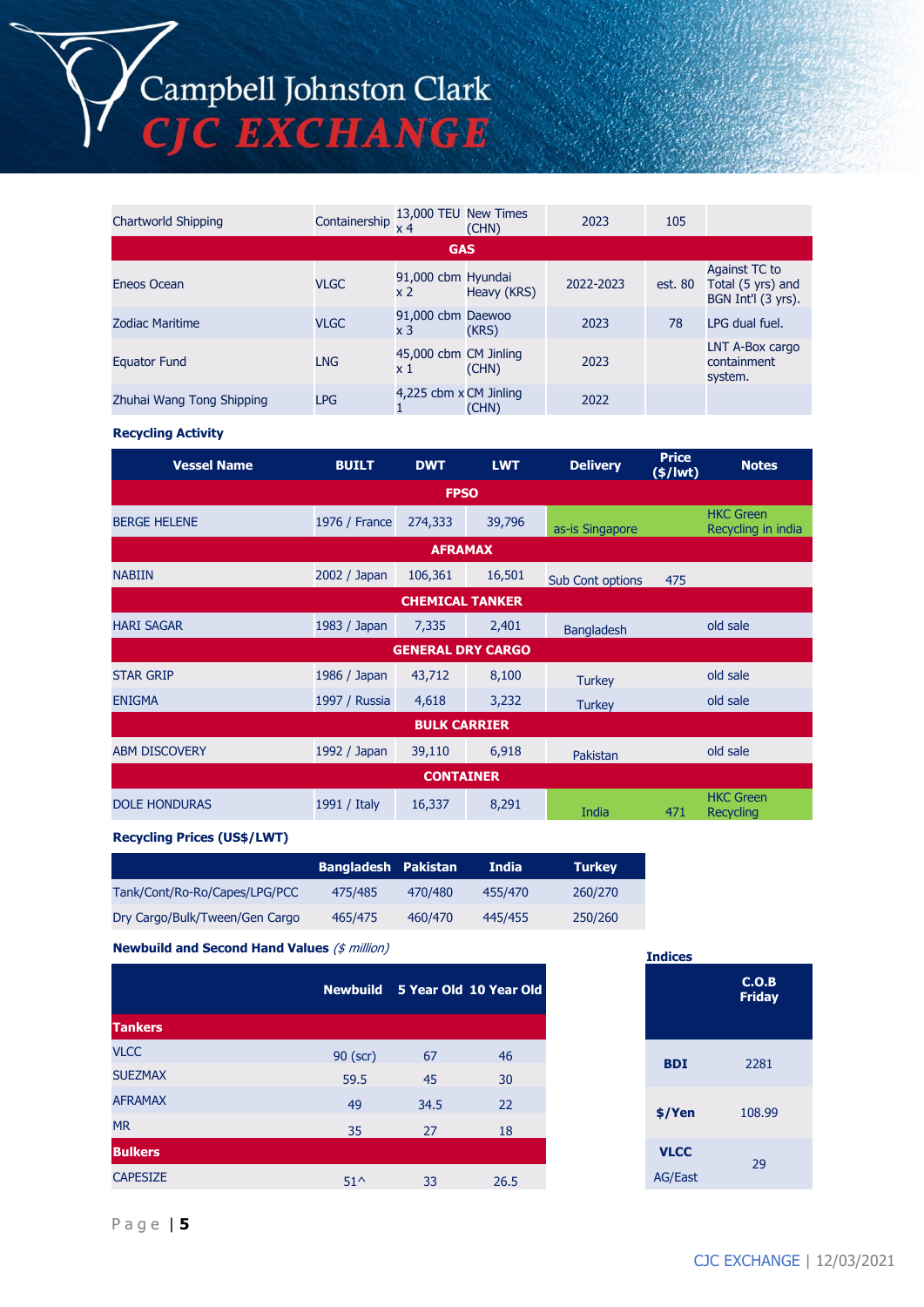

| 25.5 <sub>u</sub><br>22u<br>13.75u<br><b>HANDYSIZE</b><br>$24^$ | KAMSARMAX / PANAMAX | $28k^{\wedge}$ | 26k | 18k / 16.75p |
|-----------------------------------------------------------------|---------------------|----------------|-----|--------------|
|                                                                 | ULTRAMAX / SUPRAMAX |                |     |              |
|                                                                 |                     |                |     |              |

^=Chinese price (otherwise based upon Japanese / Korean country of build)

This report has been produced for general information and is not a replacement for specific advice. While the market information is believed to be reasonably accurate, it is by its nature subject to limited audits and validations. No responsibility can be accepted for any errors or any consequences arising therefrom. No part of the report may be reproduced or circulated without our prior written approval. © E.A. Gibson Shipbrokers Ltd 2020.

## CJC Market News



Campbell Johnston Clark (CJC) is a medium-sized international law firm advising on all aspects of the shipping sector, from ship finance to dry shipping and comprehensive casualty handling, and all that happens in between. Today, we Campbell Johnston Clark have offices in London, Newcastle, Singapore and Miami.

### **London Arbitration 8/21 – Are Owners Entitled To Full Demurrage Amount Where a Lower Offer Was Made but Not Responded to or Paid?**



The claimant owners chartered their vessel to the respondent charterers under a fixture note evidencing the Gencon 94 form. Discharge was completed and owners subsequently invoiced charterers for demurrage amounting to US\$21,250.

Charterers failed to make payment in time and owners invoiced charterers a reduced sum for US\$18,000 however, no payment was ever received.

Owners appointed an arbitrator who became the sole arbitrator

as a result of charterers' failure to appoint theirs. Charterers took no part in the arbitration.

The issue at hand was whether owners could recover the full sum or whether they were restricted to the reduced sum invoiced.

The tribunal had to unravel the question as to why owners unilaterally stated they would accept a lower amount when charterers had not, in fact, challenged the full sum due. Further, the tribunal was not informed of any negotiations that went between the parties which led to the second reduced invoice being issued. The tribunal noted that the, "most obvious explanation" was that the owners were prepared to accept a reduced amount for prompt payment. This was, however, not expressly stated in the invoice so it could only be by way of an implied term.

The tribunal then discussed the "officious bystander" test as an explanation for implied terms. This was where a term was so obvious that it went without saying - such that if a bystander proposed such a term, both parties would naturally accept. In the present circumstance, this was owners preparing to accept a reduced sum in exchange for prompt payment.

Having said the above, the tribunal then referred to The Four Island [2019] 1 Lloyd's Rep 643 case where it was held that a tribunal had the power to award demurrage even where parties had agreed a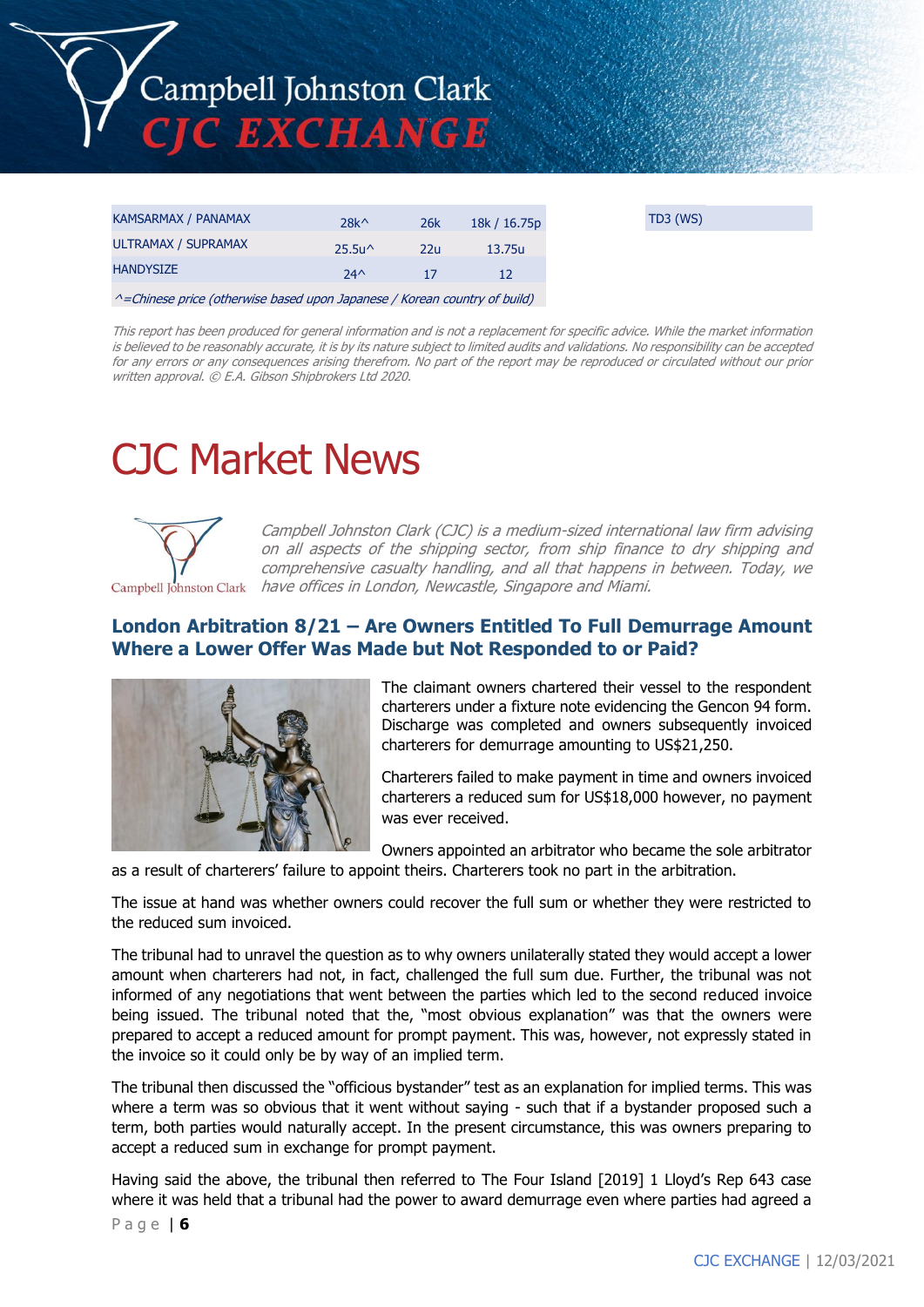

sum to be paid in exchange of e-mails, but where subsequently, no payment was received by the owners from charterers. This failure to pay then came under the scope of the original arbitration clause.

Relying on the above, the tribunal held that the owners were entitled to claim the full amount under the arbitration clause of the charter and that was the amount awarded.

### **Claim Against Maran Tankers Over Scrapping Death to go to Trial**



The High Maran (UK) Ltd ("Maran") has failed in its attempt to strike out a compensation claim brought by the widow ("Begum") of a Bangladeshi shipbreaker who died working on a vessel, known as the "ETKA", for which Maran were sub-contracted to act as operators and managers prior and up to the vessel's sale in 2017 to Hsejar Maritime Inc who subsequently sold it onto a yard in Bangladesh for scrapping. Justice Robert Jay, in July last year, had dismissed the defendant's application for a summary judgment on the basis that they were not closely enough connected with the death of the

shipbreaker for the claim to have any legal basis.

The Court of Appeal decision last week now paves the way for Begum to have her claim heard at the High Court in London. It is the first time such a claim has passed the necessary legal hurdles to go to trial. An earlier claim brought against Zodiac Maritime for injury caused to a scrap yard worker who was dismantling one of its vessels was settled out of court.

The landmark ruling could also open the flood gates to similar cases, as well as putting pressure on shipowners to ensure their vessels are safely demolished in the future.

Justice Peter Coulson, one of three appeal court judges, which heard Maran's appeal, backed the original ruling. He said: "I consider that the duty of care alleged in this case, although faced with formidable hurdles, cannot be dismissed as fanciful … and it would be wrong in principle to strike it out at this stage. The appellant [Maran] arguably played an active role by sending the vessel to Bangladesh, knowingly exposing workers, such as the deceased, to the significant dangers which working on this large vessel in Chattogram entailed."

Judge Justice Stephen Males commented: "Maran (UK) Ltd argued that it did not control the ship's ultimate destination, there was no relationship of 'proximity' between the shipowner and [the deceased], a requirement for any duty of care, and if [the deceased] had not been killed while working on the EKTA he might just as easily have been killed or injured when working on some other ship."

However, Males also said that he believed the shipping company still had a duty of care: "The defendant did not have control over working conditions in Chattogram, but it did have control over whether the claimant's husband would be exposed to the risk of death or serious injury from working on its ship. That was a foreseeable risk which the defendant created by its decision to send the vessel to be broken up in Bangladesh and is arguably sufficient, in my judgment, to create the necessary relationship of proximity."